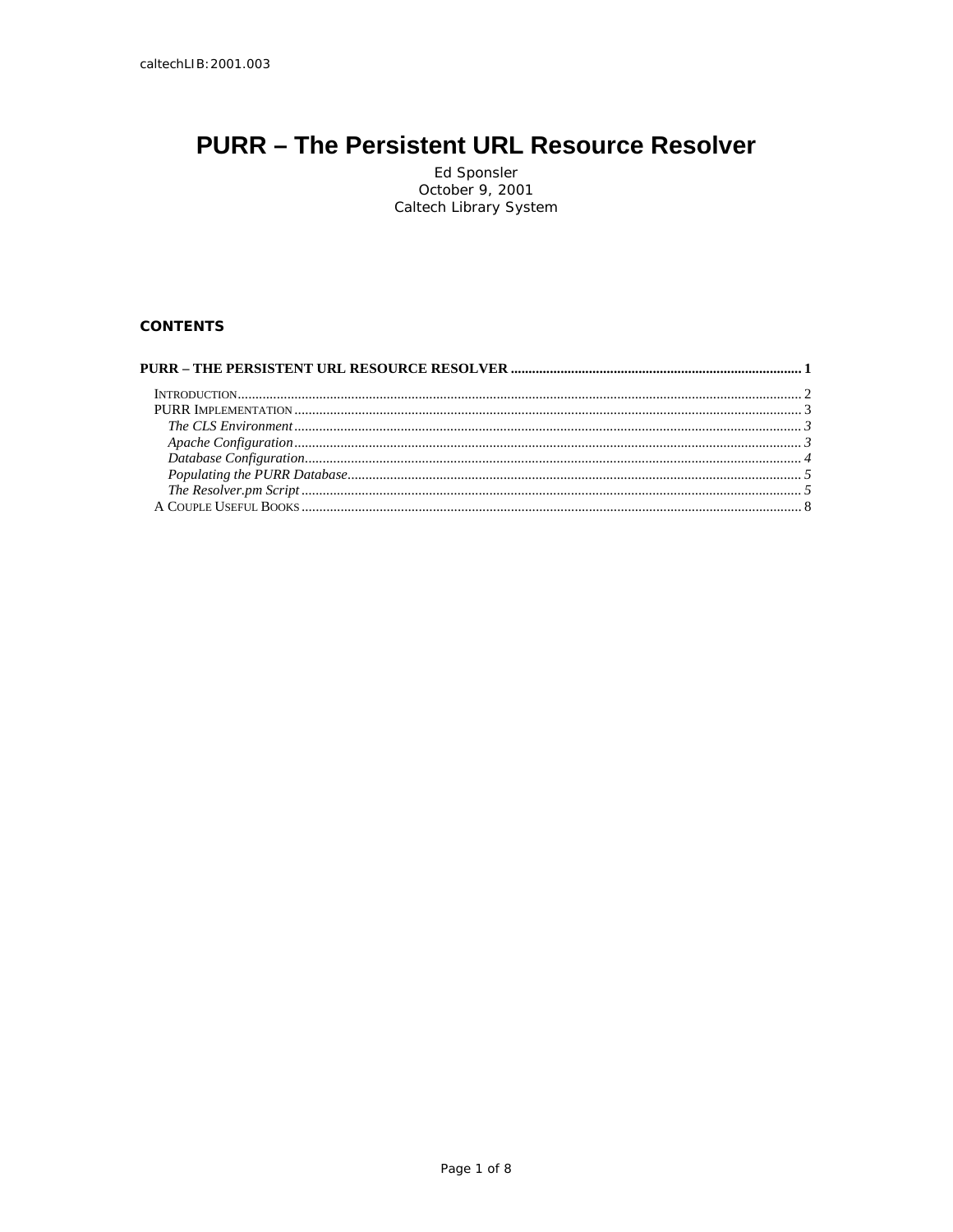# <span id="page-1-0"></span>*Introduction*

URLs have a precarious functional lifespan. They resolve the intended target (web page, PDF, audio stream, and so on) only so long as the target is available, otherwise they'll point to a dead end. Unfortunately, because companies fold, management changes, URL hostnames change, pages move, services are upgraded and reorganized, content becomes obsolete, and a host of other reasons, reliable, persistent URLs are the exception to the norm.

The goal towards URL persistence challenges us with three distinct opportunities to failure: scrapping the service as a whole, changing the hostname portion of the URL or changing the remainder of the URL responsible for navigating to the precise target on the host. Thoughtful management decisions and commitments largely overcome the first two obstacles. A commitment by the institution for preserving a service in perpetuity contributes greatly to service persistence and using an alias hostname frees the service to move from one host to another, and therefore preserve the hostname portion of the URL.

The remaining portion of the URL (following the http://hostname.whatever/ part) provides navigation to the specific target resource, typically by following a file system's directory path to the intended target file. However, whenever the file name or it's location in the file system's directory structure changes, so does the URL.

A typical URL: http://hostname.whatever/example/purr/index.html

This nomenclature is commonly used since web servers are programmed to find (and deliver) the target file by simply parsing the file's path and name from the URL. This is convenient for many web applications but it is a crutch to URL persistence.

A solution is found in assigning a unique identifier to a document and to use that identifier in the URL in place of the directory path/filename.

Example: http://hostname.whatever/PURR:unique.001a

It is then necessary to modify the way in which the web server uses the URL to find the document.

We implemented PURR to provide persistent URLs to documents in our eprint archives. (See <http://library.caltech.edu/digital>). The unique identifier comprises the archive name followed by a colon, the year and a series number. This identifier is printed on the document header. Thus, any of our documents may be accessed by giving the Resolver the identifier in the form of a URL.

For example the document your reading (number caltechLIB:2001.003) is located here, in the caltechLIB eprint archive:

<http://resolver.library.caltech.edu/caltechLIB:2001.003>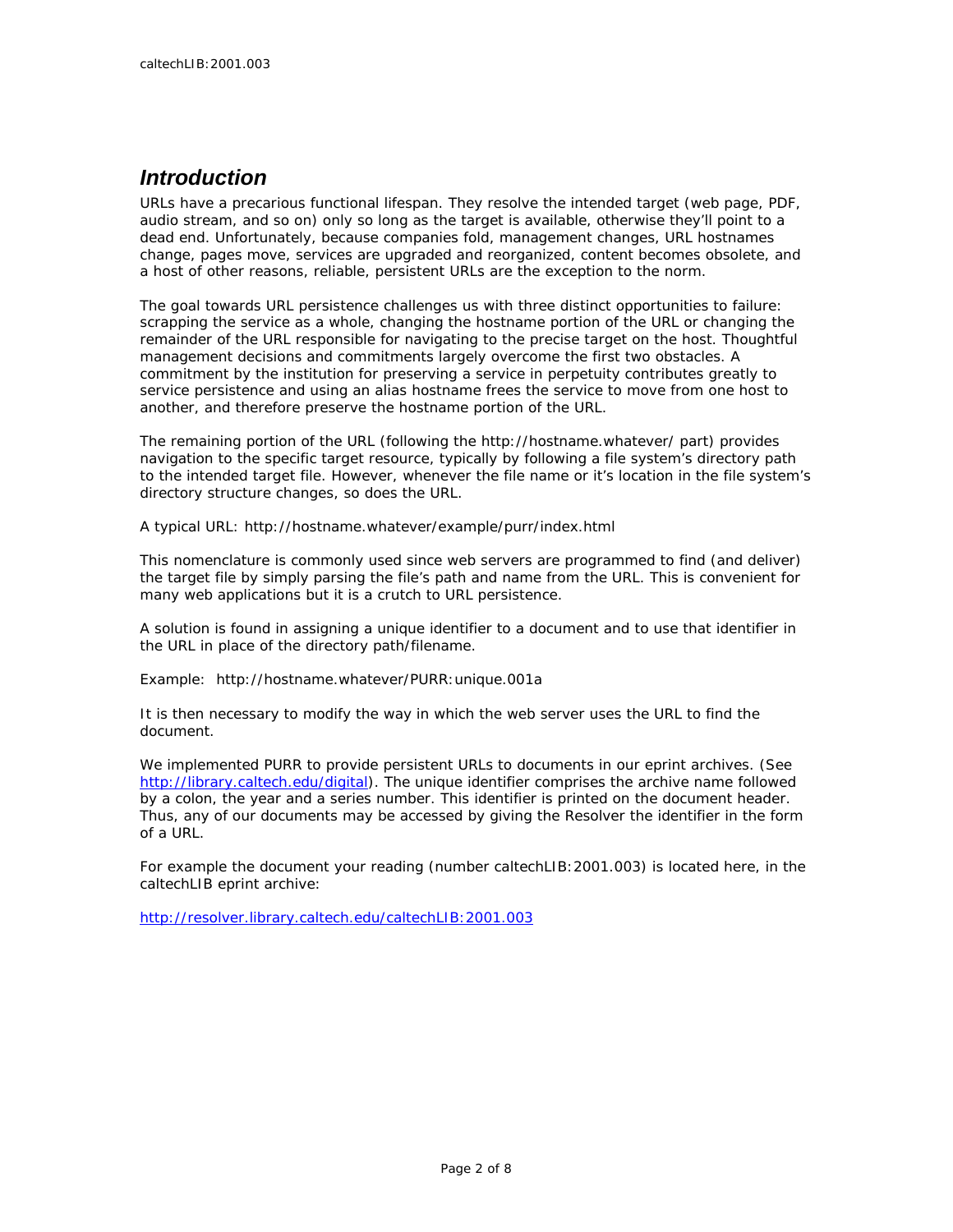# <span id="page-2-0"></span>*PURR Implementation*

#### **Index of Figures**

## **The CLS Environment**

The Caltech Library System (CLS) implements PURR to resolve documents contained in its Digital Collections of eprint archives. The archive software, EPrints.org, stores document metadata in a MySQL database. A script synchronizes information from the EPrints database with the PURR database. Described below is not only the implementation of PURR but also the synchronization routine (synch\_purr.pl, [Figure 2\)](#page-5-1). You will have to adapt this routine to fit your particular environment.

The development environment:

- Linux
- MySQL
- Apache
- Perl
- mod\_perl
- DBI

The core component of PURR is the Resolver.pm perl script which runs as an Apache module. You will need to compile mod\_perl into Apache for Resolver.pm to work as published here. mod perl provides access to the Apache API via perl. For more information, see Stein (1999). MySQL runs the database backend. DBI is a database connectivity module for perl freely available from CPAN. Linux (a unix variant) is used as the operating system because, like everything else in this environment, it is free and flexible.

#### **Apache Configuration**

Apache is available here: [http://httpd.apache.org](http://httpd.apache.org/) mod\_perl is available here: [http://perl.apache.org](http://perl.apache.org/)

The following is a basic procedure to compile mod\_perl into Apache. It is essentially what we do at CLS. Expand both packages in the same directory, such as /usr/src. Then enter the mod\_perl directory and do this:

```
$ perl Makefile.PL \ 
APACHE_SRC=/usr/src/apache_source_directory \ 
DO_HTTPD=1 \
USE_APACI=1 \ 
PREP_HTTPD=1 \ 
EVERYTHING=1
```
\$ make; make install

Then enter the apache directory and do this (at minimum):

```
$ ./configure \ 
--prefix=/usr/local/apache_installation_directory \ 
--activate-module=src/modules/perl/libperl.a 
$make; make install
```
Create a file called startup.pl, containing the following. Place startup.pl in your apache/conf folder:

#!/usr/local/bin/perl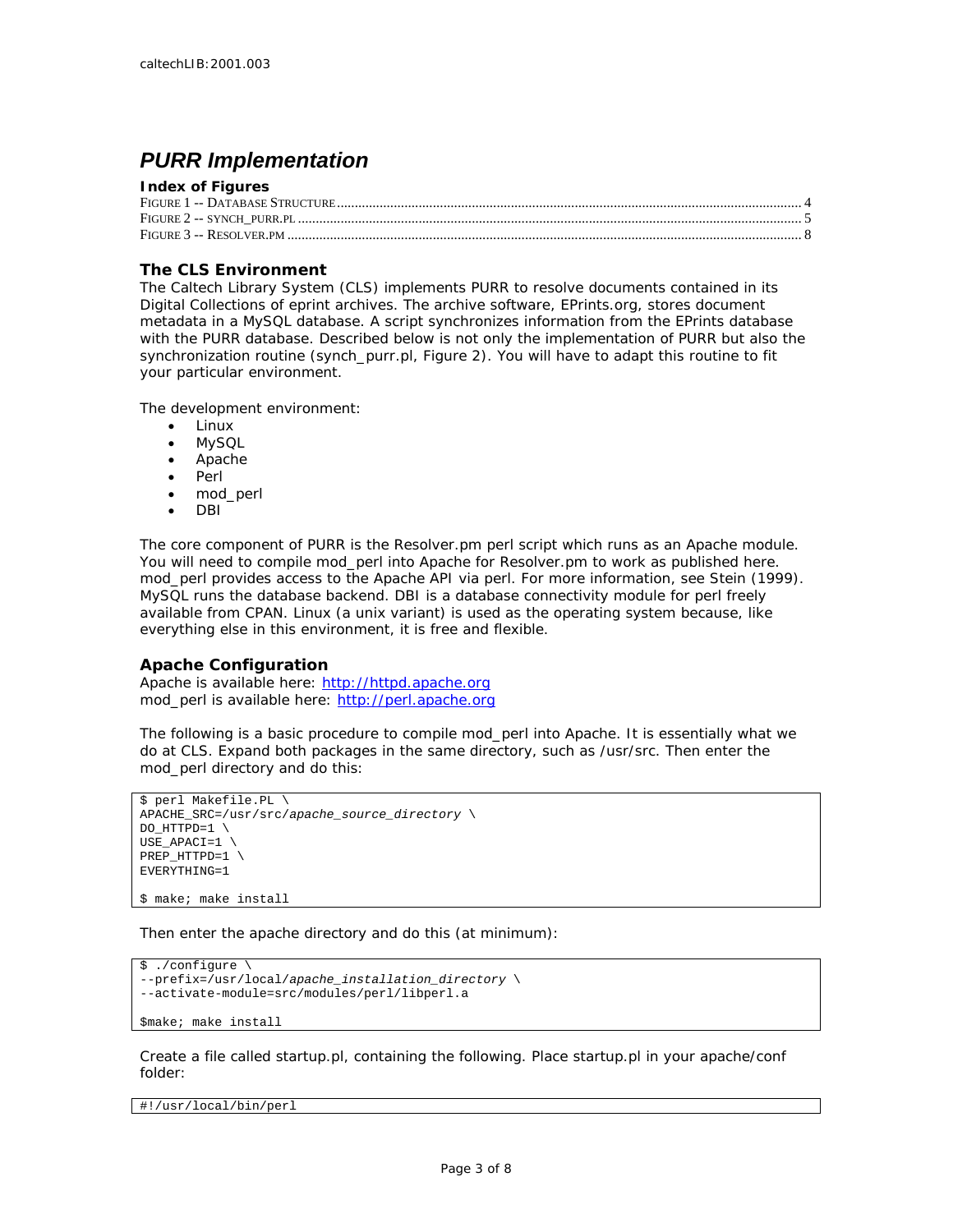```
BEGIN { 
    use Apache(); 
    use lib Apache->server_root_relative('lib/perl'); 
} 
use Apache::Registry();
use Apache::Constants(); 
use CGI qw(-compile :all);
use CGI::Carp(); 
1;
```
Add these lines to your /apache/conf/httpd.conf file:

```
PerlRequire conf/startup.pl 
PerlFreshRestart On 
SetHandler perl-script 
PerlHandler Apache::Resolver
```
Place the Resolver.pm script (see Figure 3) into apache/lib/perl/Apache.

Restart apache.

# **Database Configuration**

#### **The main table**

Figure 1 shows the 'main' table fields and properties. There is a primary key (pkey), the unique identifier (id) the URL to the document (url) and a miscellaneous notes field. Although it isn't used (yet), the title is stored to provide some human recognizable label to the record.

| Field Type                 |                                                 |     |            | Null   Key   Default   Extra |                |
|----------------------------|-------------------------------------------------|-----|------------|------------------------------|----------------|
| pkey<br>id<br>url<br>notes | int(11)<br>varchar(255)<br>varchar(255)<br>text | YES | PRI<br>UNI |                              | auto increment |

<span id="page-3-1"></span>Figure 1 -- Database Structure

Here is a SQL script to produce this table. Login with the root mysql account, open the mysql database and:

```
mysql> create table main (pkey int not null primary key auto_increment, 
    -> id varchar(255) not null, url varchar(255) not null, notes text, 
    -> unique index index_id (id)) 
     -> go
```
Resolver.pm queries this table to retrieve the document's URL based on the document's Unique Identifier (supplied in the URL sent to Apache).

#### **Access control**

You will need to supply the appropriate access controls. The following is a basic security setup. Let us assume that the username is 'resolver', the password is 'password' and access to the database is occurring on the local machine 'localhost'. Then, you will need to first make an entry into the user table (with no specific controls other than to allow 'resolver' to connect from 'localhost'). Login with the root mysql account, open the mysql database and:

```
mysql> INSERT INTO user (host, user, password) 
     -> VALUES ('localhost', 'resolver', password('password')) 
     -> go
```
Next provide specific access controls on the PURR database from the localhost. If the database is named 'purr\_eerl' then execute this SQL statement: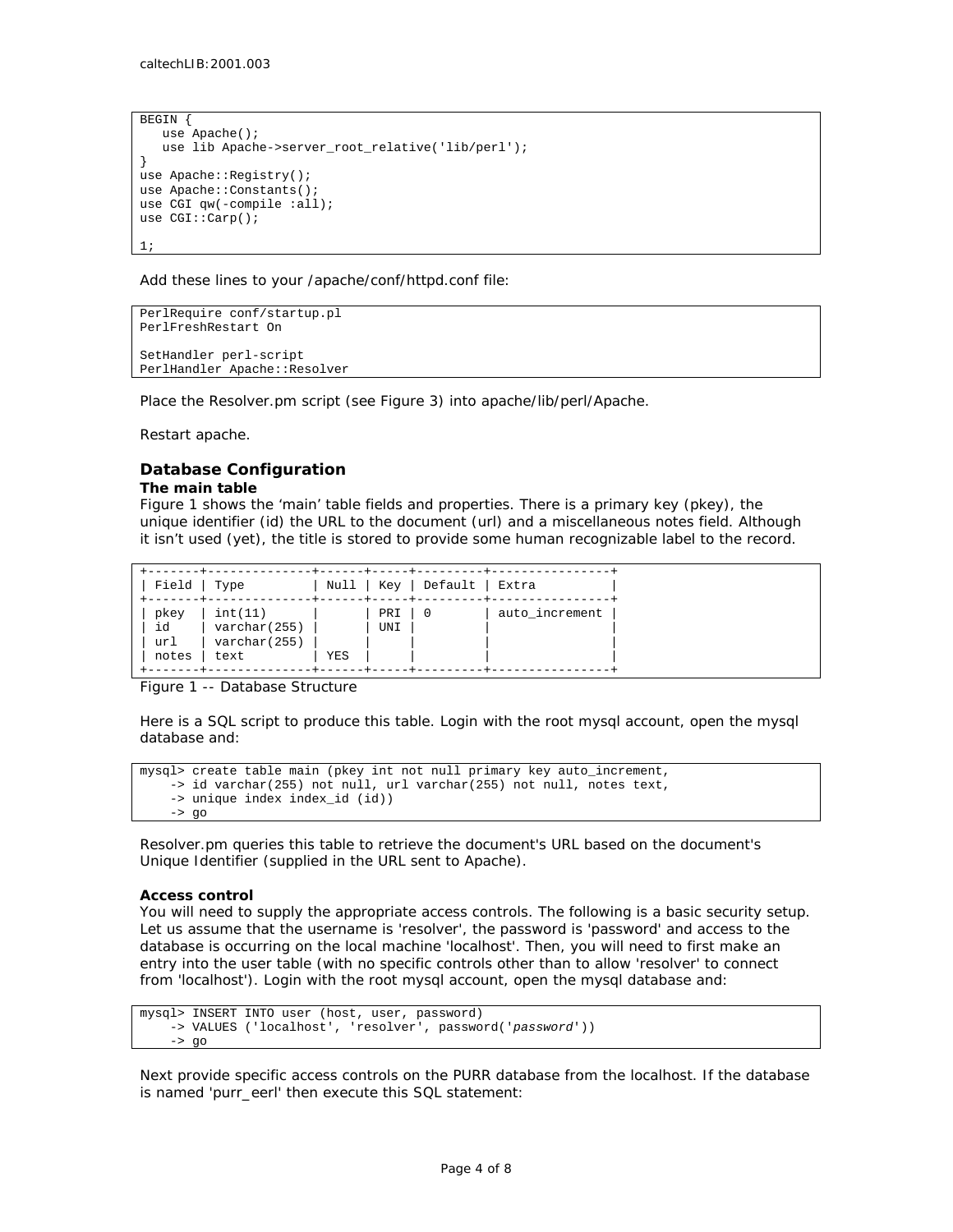```
mysql> insert into db (host, db, user, select_priv, insert_priv, 
     -> update_priv, delete_priv) values ('localhost', 'purr_eerl', 
     -> 'resolver', 'y', 'y', 'y', 'y') 
    \rightarrow go
```
After making any changes to the access tables, reload the database:

\$ mysqladmin -u root -p reload

#### **Populating the PURR Database**

As mentioned previously, the Library uses PURR to resolve documents in its Digital Collections archives run with EPrints.org software. So the following information get quite specific for that environment.

One way or another, you will need to put data into the PURR database. The following script, synch purr.pl extracts data from an EPrint archive database and imports it for immediate use into the PURR system described in this report.

A special note: each EPrint archive must have its own PURR database. The reason will become clear as you read on. An obvious consequence of this is to be sure to run slightly modified version of synch\_purr, one for each EPrint archive, perhaps on a nightly cron schedule.

#### **Some notes on the script**

The script assumes that the EPrints database is on the same host / port as the PURR database, and that access to read the EPrints data is granted to user 'resolver'.

The script must insert three pieces of information into the PURR database.

- The Report Number
- The Destination URL
- The Title (optional)

The Report Number stored in the EPrints database does not include the archive name. That is, if the Unique Identifier of a document was 'PURR:unique.001a' then the value stored in EPrints is 'unique.001a'. However, since there is a separate PURR database for each archive, this isn't a problem. You will see in Resolver.pm how these pieces come together.

The URL which our resolver returns is to the main EPrint document 'service' page.

An example: http://caltecheerl.library.caltech.edu/documents/disk0/00/00/09/27/index.html

This URL is not stored anywhere, but may be reconstructed using available data. The base URL is entered as a variable near the top of the script. The string '/documents/disk0/' is always the same and so is hard coded. The numbers following are derived from the internally used Eprint ID, a field in the EPrint database ('eprintid'). In the URL example above, the eprintid is 00000927. And of course 'index.html' is always the same and hard coded.

The title is stored as an EPrint field.

Kobes, et. al., (2001) treat the subject of perl DBI programming in Chapter 6 of their excellent book, "Professional Perl Development".

```
#!/usr/local/bin/perl -w 
# synch_purr.pl 
# Ed Sponsler, August 17, 2001 
# This script exports data from an EPrints.org archive and imports 
# necessary data into a PURR database. 
use strict; 
use warnings;
```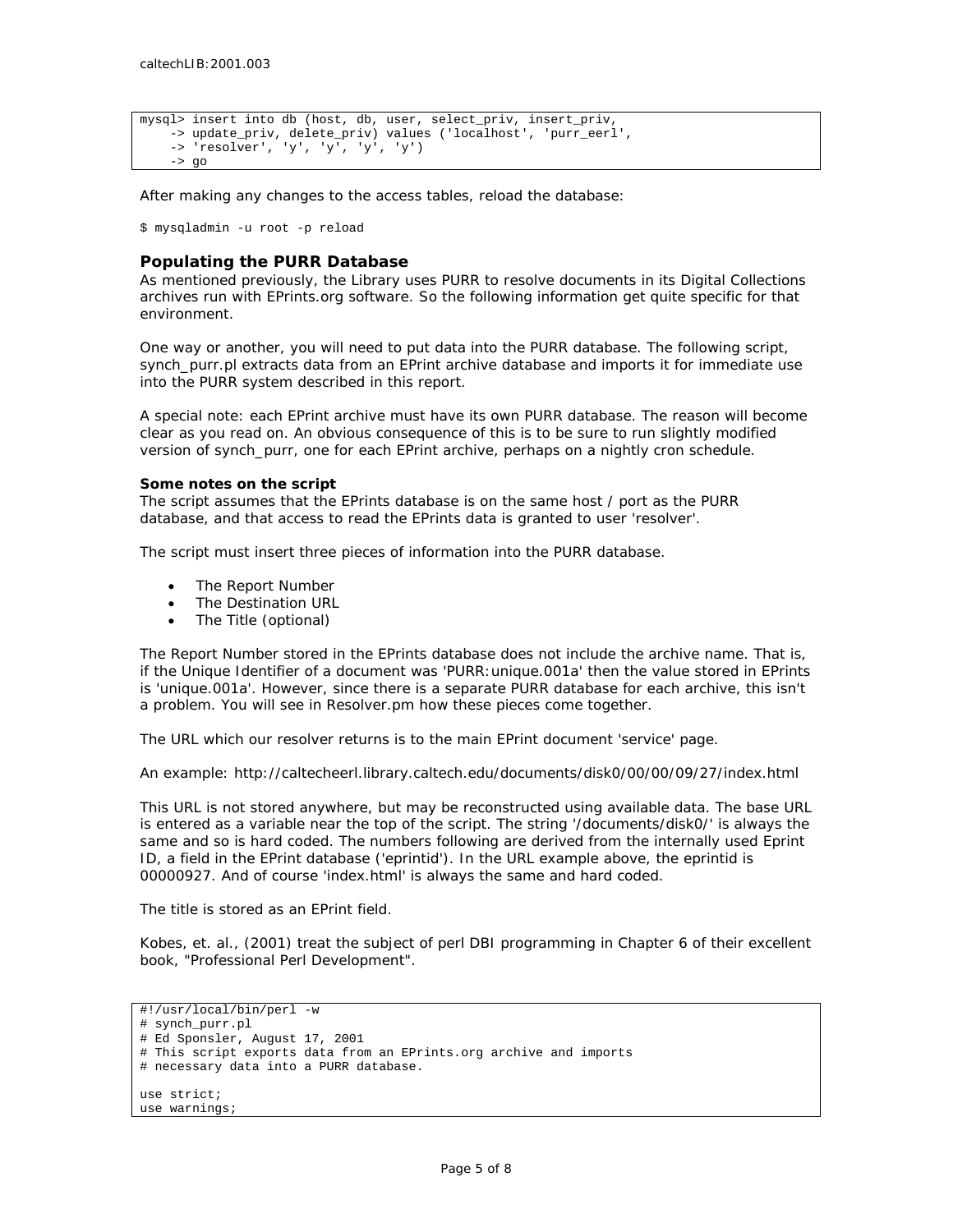```
use DBI; 
our ($dsn_export, $dbh_export, $sth_export, $purr_db, 
     $dc_db, $script_user, $purr_server, $purr_port, $db_user, $db_pass, 
     $url_base); 
$purr_db = 'purr_eerl'; # PURR database name (unique for each EPrints db) 
$dc_db = 'eerl'; # Digital Collection EPrint archive database name 
$db_user = 'resolver'; # DC and PURR database username 
$db_pass = 'password'; # DC and PURR database user password 
$url_base = 'caltecheerl.library.caltech.edu'; # base URL of EPrint archive 
$dsn_export = "DBI:mysql:database=$purr_db"; 
$dbh_export = DBI->connect($dsn_export, $db_user, $db_pass); 
$sth_export = $dbh_export->prepare("DELETE from main"); 
$sth_export->execute; 
my ($dsn_import, $dbh_import, $sql_import, $sth_import); 
our ($a, $b, $c, $d, $url, $title, $qtitle, $reportno, $eprintid); 
$dsn_import = "DBI:mysql:database=$dc_db"; 
$dbh_import = DBI->connect($dsn_import, $db_user, $db_pass, 
  {RaiseError = > 1};
$sql_import = "SELECT title, reportno, eprintid from archive"; 
$sth_import = $dbh_import->prepare($sql_import); 
$sth_import->execute; 
$sth_import->bind_columns(\($title, $reportno, $eprintid)); 
while ($sth_import->fetch) 
{ 
   \hat{a} = substr(\hat{5}eprintid, 0, 2);
   $b = substr(\xieprintid, 2, 2);
   \zetac = substr(\zetaeprintid, 4, 2);
   $d = substr(\xieprintid, 6, 2);
    $url = "http://$url_base/documents/disk0/$a/$b/$c/$d/index.html"; 
    $qtitle = $dbh_export->quote("$title"); 
    $sth_export = $dbh_export->prepare("INSERT into main SET id='$reportno', url='$url', 
notes=$qtitle"); 
   $sth_export->execute; 
} 
$sth_export->finish; 
$dbh_export->disconnect; 
$sth_import->finish; 
$dbh_import->disconnect;
```
### <span id="page-5-1"></span>**Figure 2 -- synch\_purr.pl**

### **The Resolver.pm Script**

Resolver.pm is called by Apache at the appropriate time during the processing of a request. Apache passes the 'request object' to this script and immediately runs the 'handler' subroutine. The first thing that 'handler' does is copy the 'request object' into \$r. Many Apache subroutines are now available through \$r. For more details, see Stein, et. al, (1999).

The convention CLS uses for constructing Unique Identifiers is:

#### archive\_name:report\_number

The discussion on synch\_purr pointed out that only the report\_number is stored in the EPrints database, and so, this is the only number stored in the PURR database. However, there is a separate PURR database for each EPrint archive. Since the archive\_name is included in the URL, Apache is able to figure out which PURR database in which to lookup the URL based on the report\_number given.

The hash %db is used in the get url subroutine to translate the archive name included in the URL into the appropriate PURR database. So given a URL: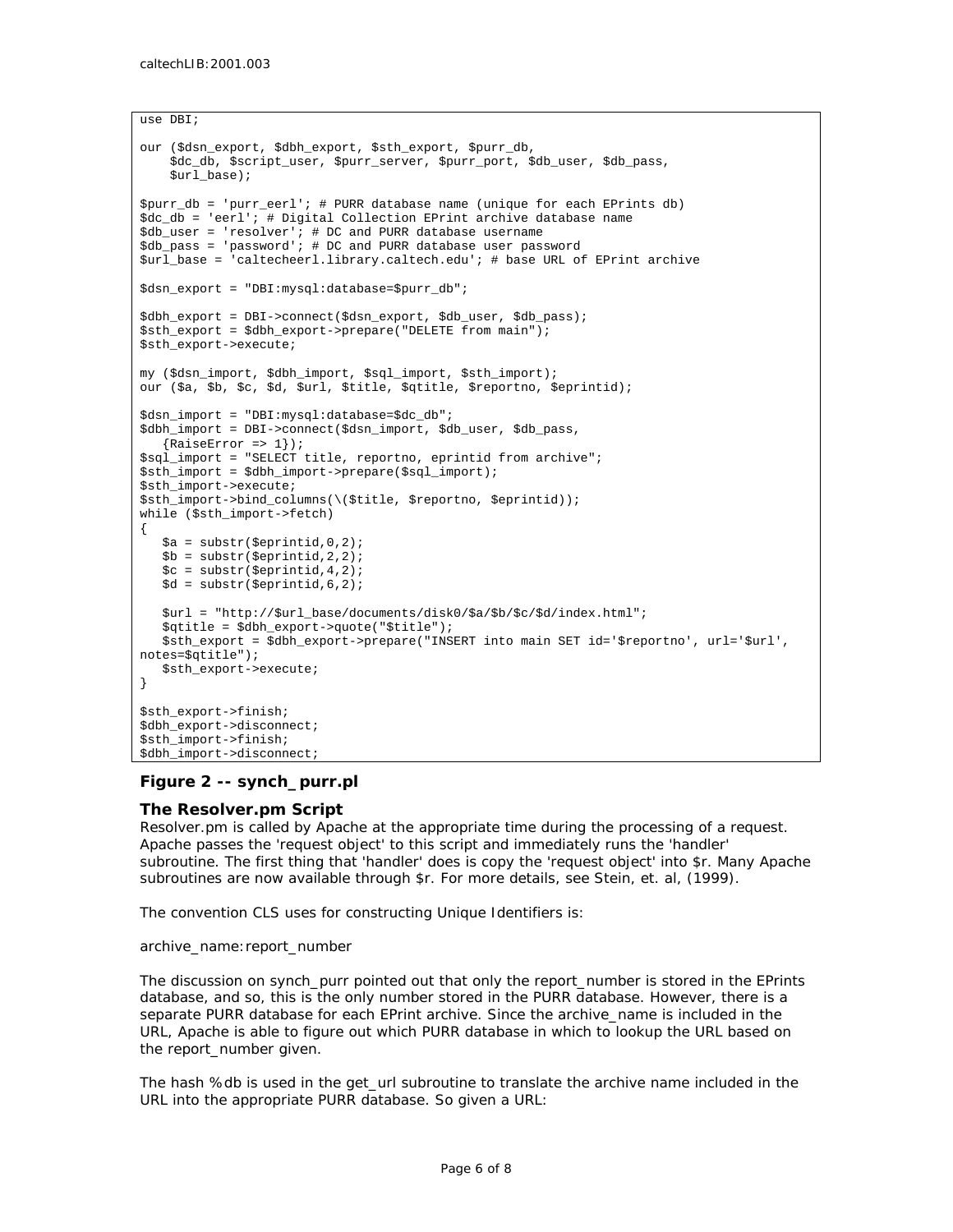http://resolver.library.caltech.edu/caltechEERL:1988.023

It can split the caltechEERL:1988.023 into two parts, caltechEERL and 1988.023. The first is used to determine which PURR database to look up, and use the second is used to lookup which record within that database contains the URL to return to the requestor.

In this way, a single Resolver.pm script may be used for an indefinite number of PURR / EPrint databases, just by adding additional pairs in %db.

The basic error handling is to redirect the user to our main Digital Collections page if no Unique Identifier is given to resolver.caltech.edu and to produce an error page with email link if the Unique Identifier is garbage or non-existent.

```
package Apache::Resolver; 
use Apache::Constants qw(REDIRECT);
use DBI; 
our %db; # This hash will translate archive names into the PURR db name 
$dh = ( caltechCSTR => 'purr_cstr', 
    caltechEERL => 'purr_eerl', 
   cav2001 \Rightarrow 'purr\_cav',); 
our ($db_user, $db_pass); 
$db_user = 'resolver'; # database username 
$db_pass = 'password'; # database user password 
sub handler { 
   my ($r, $uri, $id, $url); 
   \zeta r = \text{shift};
    $uri = $r->uri; 
    if ($uri eq '/') { 
       $r->header_out(Location => 'http://library.caltech.edu/digital'); 
       return REDIRECT; 
 } 
   $id = substr(\$uri, 1);$url = get\_url(<math>sid</math>);
    if ($url) { 
       $r->header_out(Location => $url); 
       return REDIRECT; 
    } 
    else 
    { 
       $r->content_type('text/html'); 
       $r->send_http_header; 
       $r->print(<<_HTML_); 
<HTML> 
<HEAD> 
<TITLE>Error: Not Found</TITLE> 
</HEAD><BODY> 
<H1>Error</H1> 
PThe Unique ID:  cannot be found.
Try again, or <a href="mailto:web\@library.caltech.edu">contact us</a>. 
</P>
</BODY> 
</HTML>
\_HTML\_ return OK; 
} 
} 
sub get_url { 
    my ($id, $dsn, $dbh, $sql, $sth, $url, $rep_id, $reportno);
```